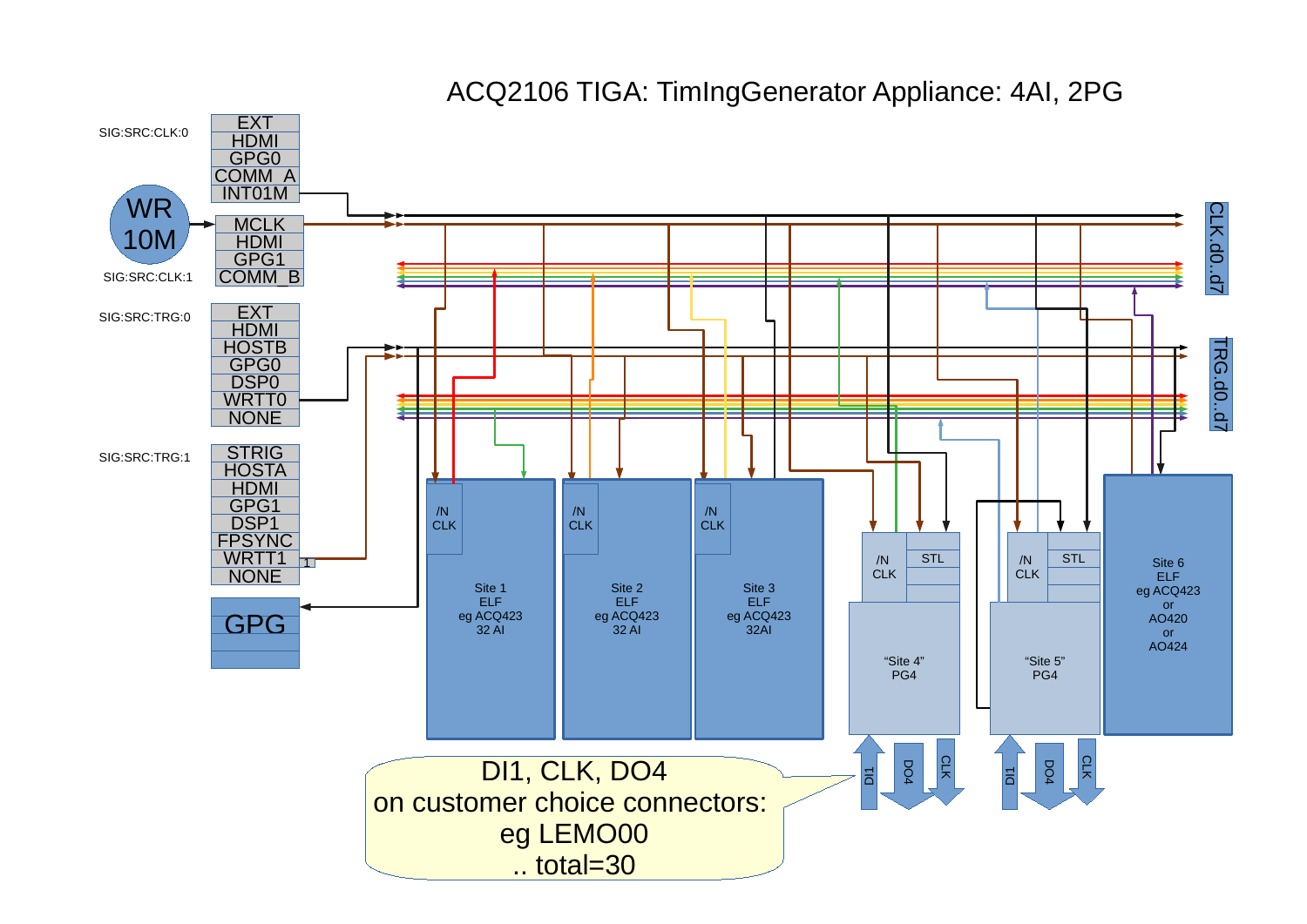

## ACQ2106 TIGA: TimIngGenerator Appliance, 2AI, 4PG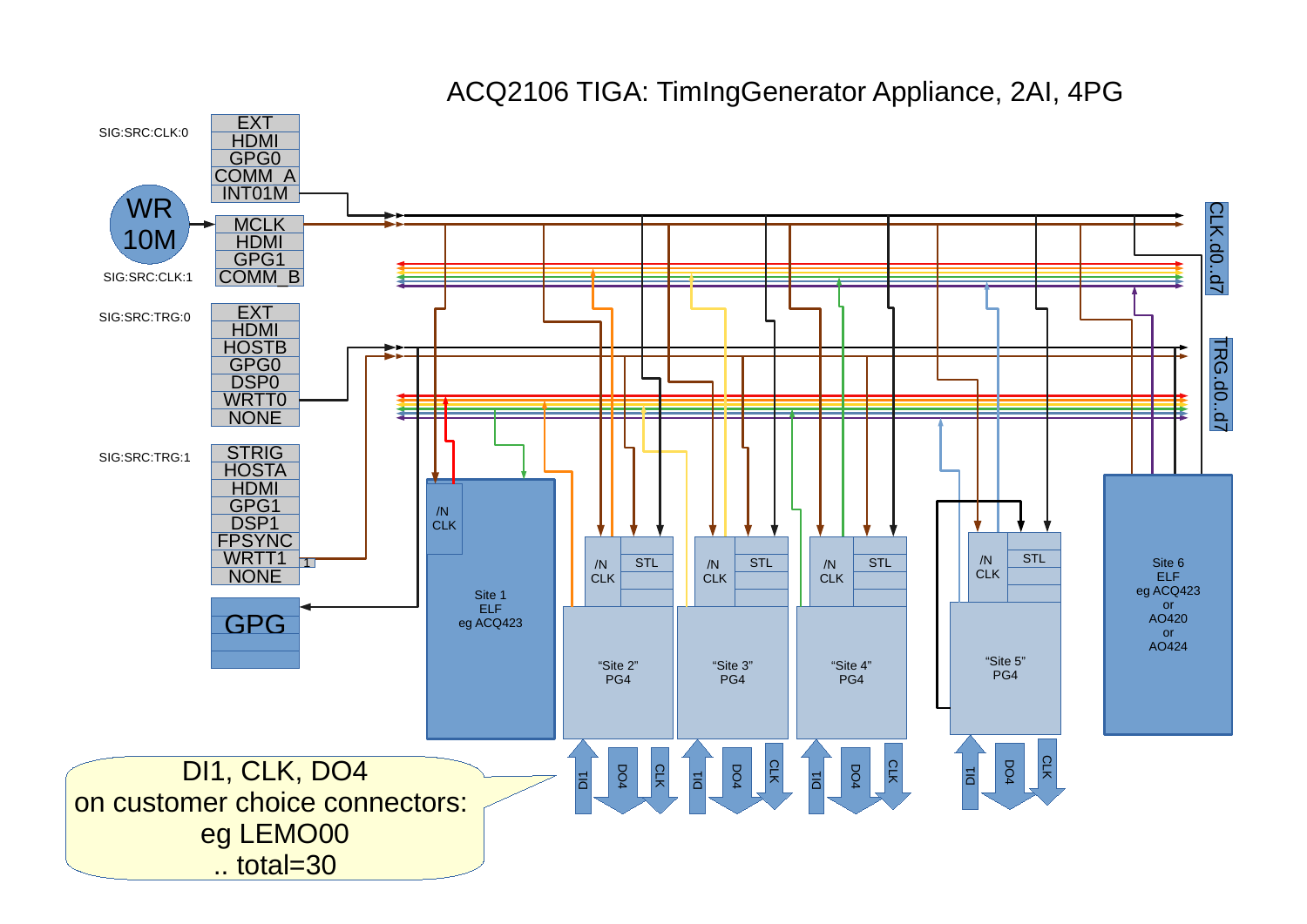## PulseGeneratorModule : Detail .. using Site 5 as example

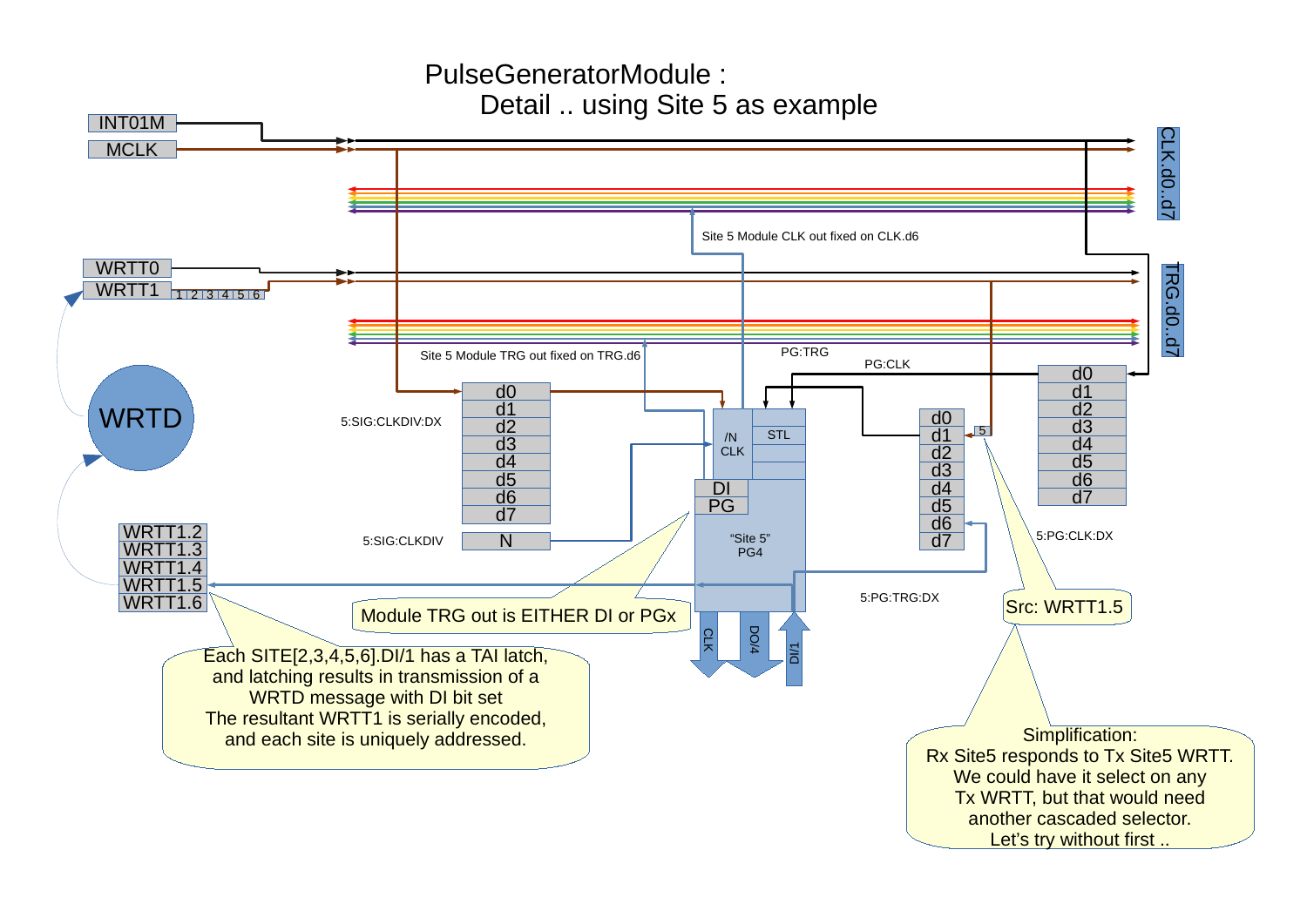PulseGeneratorModule : v6 Detail .. using Site 5 as example